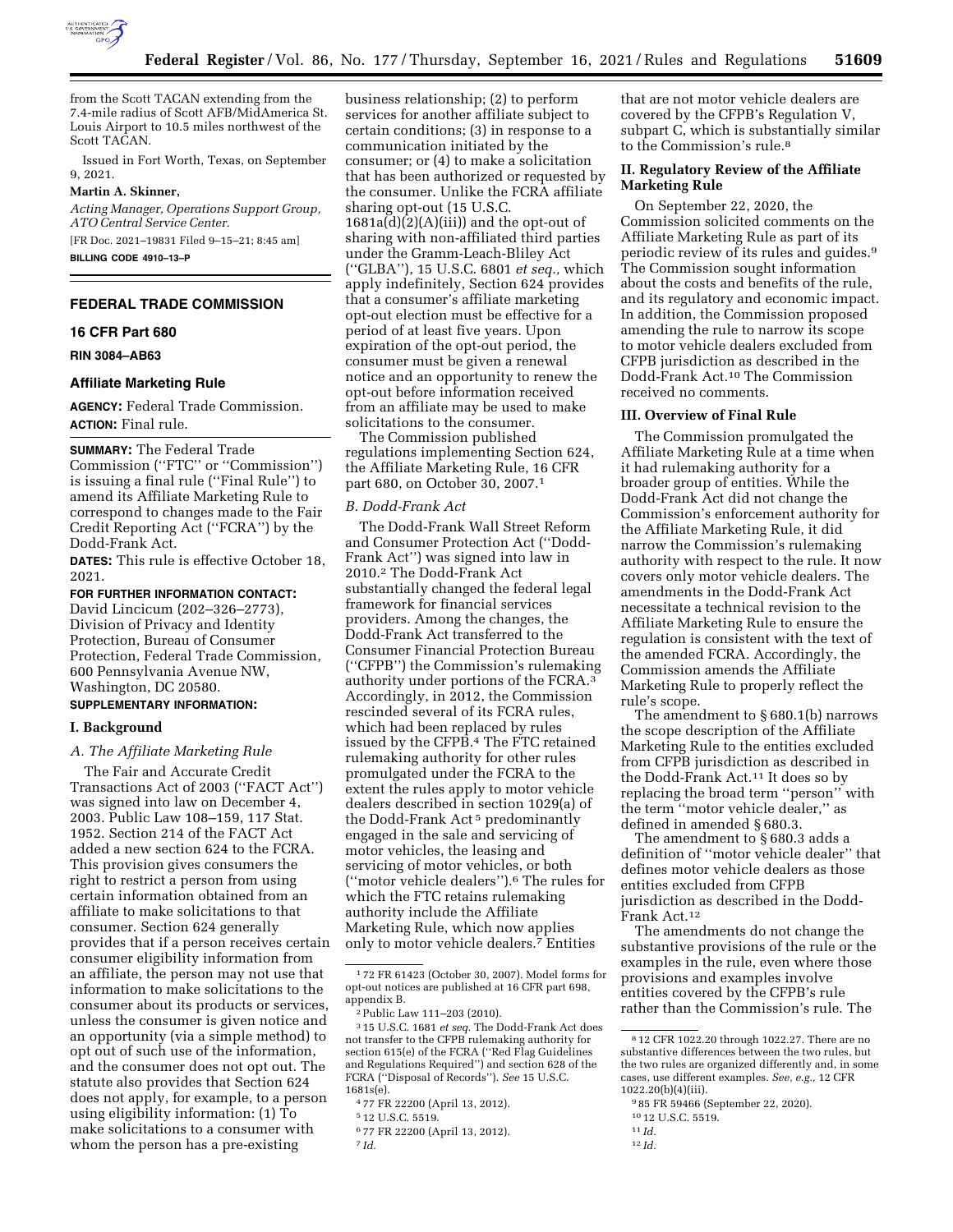primary reason for retaining these provisions and examples is that the rule addresses the relationship between covered motor vehicle dealers and their affiliates, which may not be motor vehicle dealers. The obligations and exceptions set forth by the rule are inextricably linked to a consumer's relationship and actions in relation to all affiliates, both motor vehicle dealers and non-motor vehicle dealers. In order for the rule to apply meaningfully, it must address both types of entities, even those not directly covered by the rule. This will not create any conflict with the CFPB's corresponding rule, as the Commission's Affiliate Marketing Rule and the CFPB's rule are substantially similar and impose the same obligations and exceptions on entities they cover.

## **IV. Paperwork Reduction Act**

The Affiliate Marketing Rule contains information collection requirements as defined by 5 CFR 1320.3(c), the definitional provision within the Office of Management and Budget (''OMB'') regulations that implement the Paperwork Reduction Act (''PRA''). 44 U.S.C. 3501 *et seq.* OMB has approved the rule's existing information collection requirements through February 28, 2023 (OMB Control No. 3084–0131). Under the existing clearance, the FTC has attributed to itself the estimated burden regarding all motor vehicle dealers and shares equally the remaining estimated PRA burden with the CFPB for other persons for which both agencies have enforcement authority.

The Final Rule amends 16 CFR part 680. The amendments do not modify or add to information collection requirements previously approved by OMB. The amendments make no substantive changes to the rule, other than to clarify that the scope of the rule is limited to motor vehicle dealers. The rule's OMB clearance already reflects that scope. Therefore, the Commission does not believe the amendments substantially or materially modify any ''collections of information'' as defined by the PRA.

#### **V. Regulatory Flexibility Act**

The Regulatory Flexibility Act (''RFA''), as amended by the Small Business Regulatory Enforcement Fairness Act of 1996, requires an agency to either provide an Initial Regulatory Flexibility Analysis (''IRFA'') with a proposed rule, or certify that the proposed rule will not have a significant impact on a substantial number of small entities.13 The Commission published

an Initial Regulatory Flexibility Analysis in order to inquire into the impact of the proposed rule on small entities.14 The Commission received no responsive comments.

The Commission does not believe these amendments have the threshold impact on small entities. The amendments effectuate changes to the Dodd-Frank Act and will not impose costs on small motor vehicle dealers because the amendments are for clarification purposes and will not result in any increased burden on any motor vehicle dealer. Thus, a small entity that complies with current law need not take any different or additional action under the Final Rule. Therefore, the Commission certifies that amending the Affiliate Marketing Rule will not have a significant economic impact on a substantial number of small businesses.

Although the Commission certifies under the RFA that the Final Rule will not have a significant impact on a substantial number of small entities, and hereby provides notice of that certification to the Small Business Administration, the Commission nonetheless has determined publishing a final regulatory flexibility analysis (''FRFA'') is appropriate to ensure the impact of the rule is fully addressed. Therefore, the Commission has prepared the following analysis:

*A. Need for and Objectives of the Final Rule* 

To address the Dodd-Frank Act's changes to the Commission's rulemaking authority, the amendments clarify that the rule applies only to motor vehicle dealers.

## *B. Significant Issues Raised in Public Comments in Response to the IRFA*

The Commission did not receive any comments that addressed the burden on small entities. In addition, the Commission did not receive any comments filed by the Chief Counsel for Advocacy of the Small Business Administration (''SBA'').

## *C. Estimate of Number of Small Entities to Which the Final Rule Will Apply*

The Commission anticipates many covered motor vehicle dealers may qualify as small businesses according to the applicable SBA size standards. As explained in the IRFA, however, determining a precise estimate of the number of small entities is not readily feasible. No commenters addressed this issue. Nonetheless, as discussed above, these amendments do not add any

additional burdens on any covered small businesses.

*D. Projected Reporting, Recordkeeping, and Other Compliance Requirements, Including Classes of Covered Small Entities and Professional Skills Needed To Comply* 

The amendments impose no new reporting, recordkeeping, or other compliance requirements.

# *E. Description of Steps Taken To Minimize Significant Economic Impact, if any, on Small Entities, Including Alternatives*

The Commission did not propose any specific small entity exemption or other significant alternatives because the amendments will not increase reporting requirements and will not impose any new requirements or compliance costs.

#### **VI. Other Matters**

Pursuant to the Congressional Review Act (5 U.S.C. 801 *et seq.*), the Office of Information and Regulatory Affairs designated this rule as not a ''major rule,'' as defined by 5 U.S.C. 804(2).

## **List of Subjects in 16 CFR Part 680**

Consumer protection, Credit, Trade practices.

For the reasons stated above, the Federal Trade Commission amends part 680 of title 16 of the Code of Federal Regulations as follows:

## **PART 680—AFFILIATE MARKETING**

■ 1. Revise the authority citation for part 680 to read as follows:

**Authority:** 12 U.S.C. 5519(d); 15 U.S.C. 1681s–3; 15 U.S.C. 1681s–3 note.

■ 2. In § 680.1, revise paragraph (b) to read as follows:

## **§ 680.1 Purpose and scope.**

\* \* \* \* \* (b) *Scope.* This part applies to any motor vehicle dealer as defined in § 680.3 that uses information from its affiliates for the purpose of marketing solicitations, or provides information to its affiliates for that purpose.

■ 3. In § 680.3, redesignate paragraphs (i) through (l) as paragraphs (j) through (m) and add a new paragraph (i) to read as follows:

#### **§ 680.3 Definitions.**

\* \* \* \* \* (i) *Motor vehicle dealer.* The term ''motor vehicle dealer'' means any person excluded from Consumer Financial Protection Bureau jurisdiction as described in 12 U.S.C. 5519.

\* \* \* \* \*

<sup>13</sup> 5 U.S.C. 603–605. 14 85 FR 59466, 59469 (Sept. 22, 2020).